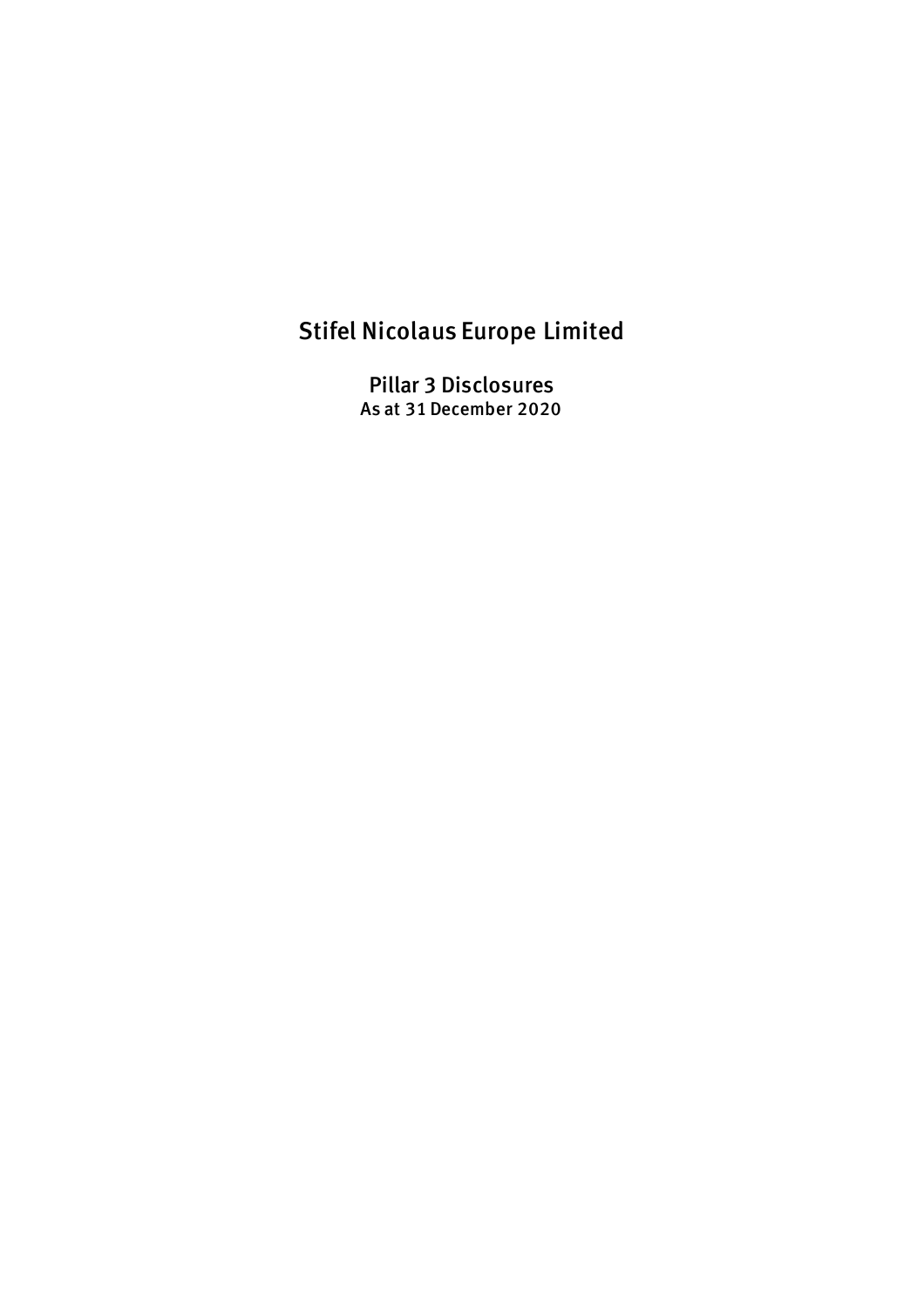# Contents

|                 | p <sub>3</sub> |
|-----------------|----------------|
|                 | p <sub>3</sub> |
|                 | p <sub>3</sub> |
| 1.4. Regulatory |                |
|                 | p4             |
|                 | p4             |
|                 | p4             |
|                 | p4             |
|                 | p4             |
|                 | p <sub>6</sub> |
|                 | p8             |
|                 | p8             |
|                 | p8             |
|                 | p8             |
|                 | p9             |
|                 |                |
| 5. Market       |                |
|                 |                |
|                 | p10            |
|                 | p11            |
|                 | p11            |
|                 | p11            |
|                 | p12            |
|                 | p13            |
|                 | p13            |
|                 | p13            |
|                 |                |
|                 |                |
|                 | p14            |
| 10. Asset       |                |
|                 | p14            |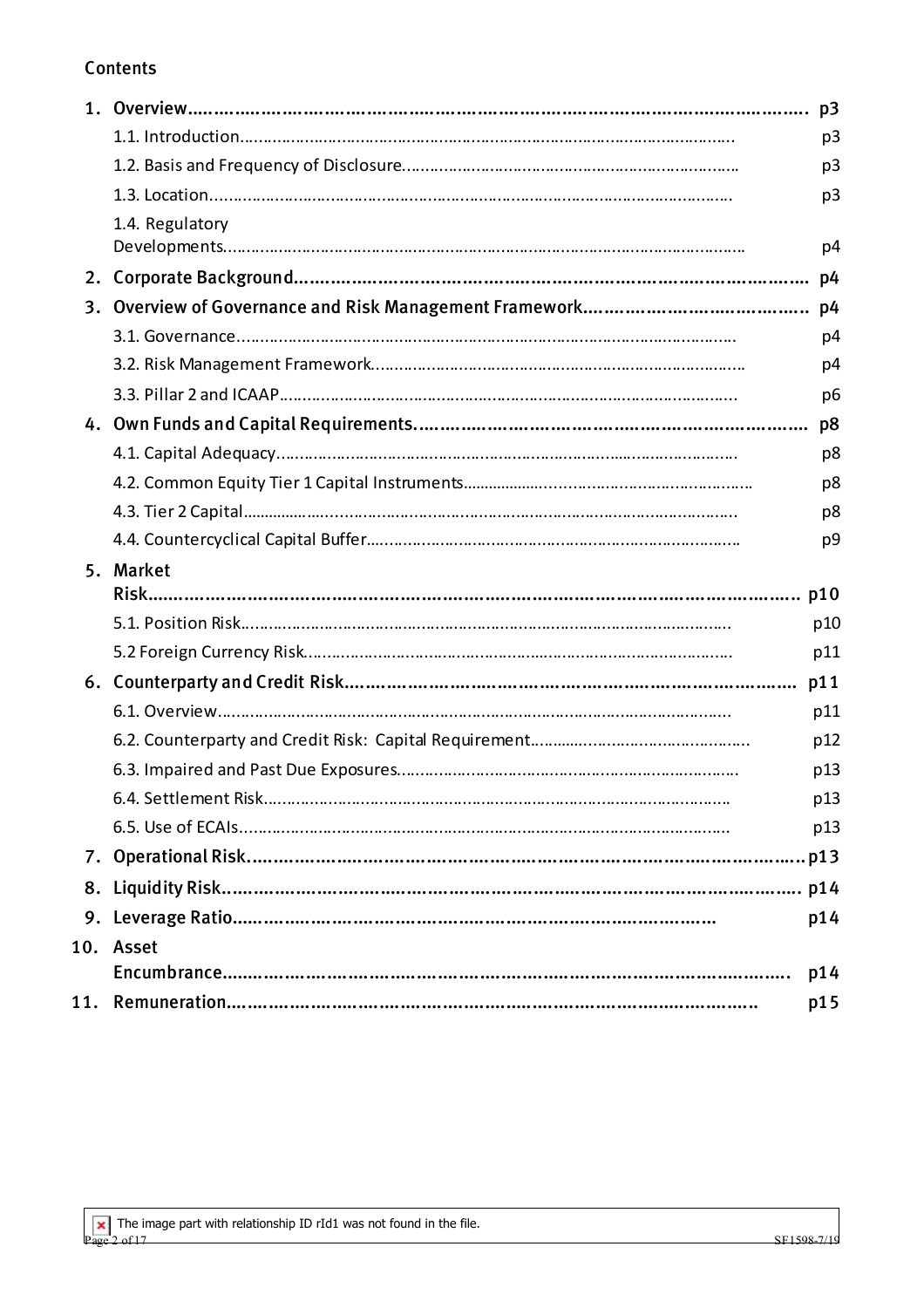# 1. Overview

# 1.1. Introduction

The following disclosures are prepared for Stifel Nicolaus Europe Limited (SNEL Consolidated or the Firm) on a consolidated basis in accordance with the Capital Requirements DirectiveIV(CRD IV), which is the framework for implementing Basel III across the European Union (EU). It is made up of the Capital Requirements Regulation (CRR) which is directly binding on all member states, and the Capital Requirements Directive (CRD) which requires incorporation into national law by individual member states. CRD IV sets out certain capital adequacy requirements standards and disclosure requirements to be implemented by regulated firms. CRD IV consists of three pillars:

Pillar 1 – Sets out the minimum regulatory capital requirements for credit, market, and operational risk;

Pillar 2 – Requires firms and their regulatory supervisor to assessthe amount of additional capital againstfirm specific risks not taken into account or not adequately covered under the Pillar 1 requirements. This internal assessment is implemented through the Internal Capital Adequacy Assessment Process (ICAAP) by the firm and subsequent Supervisory Review and Evaluation Process (SREP) undertaken by the FCA and

Pillar 3 – Requires firms to publish details about their risks, capital, and risk management.

The aim of the Pillar 3 disclosure requirements is to facilitate market discipline by allowing market participants to assess key pieces of information on the capital, risk exposures, and the risk assessment processes of authorised firms. Pillar 3 also aims to complement the minimum capital requirements described under Pillar 1 and the assessment processes under Pillar 2.

# 1.2. Basis and Frequency of Disclosure

In the UK, the relevant disclosure requirements of Pillar 3 are embedded into a combination of the Prudential Sourcebook for Investment Firms (IFPRU), the CRR, and associated guidelines issued by the Financial Conduct Authority (FCA) together with additional standards and guidance released by the European Banking Authority (EBA).

Under UK law, EU capital rules that existed on 31 December 2020 (including applicable Pillar 3 requirements) continue to apply to the consolidated Group following the end of the transition period for the UK's withdrawal from the European Union. These disclosures have been prepared on a consolidated basis in accordance with Article 13 of the CRR, with certain disclosures on a standalone basis for SNEL, since it is the only significant entity in the regulatory group.

Pillar 3 disclosures arepublished on an annual basis. The firm will consider making more frequent disclosures under the following circumstances:

- Where there have been material changes to:
	- o The scale of operations; and/or
	- o The range of activities.
- Where the Board of SNEL considers that the impact of events requires disclosure in accordance with FCA requirements.

The firmhas an accounting reference date of 31 December, and these disclosures are made as at 31 December 2020.

The disclosures in this document are not subject to audit and do not constitute any form of audited financial statement. The disclosures have been produced solely for the purposes of satisfying Pillar 3 regulatory requirements and have been approved by the Board.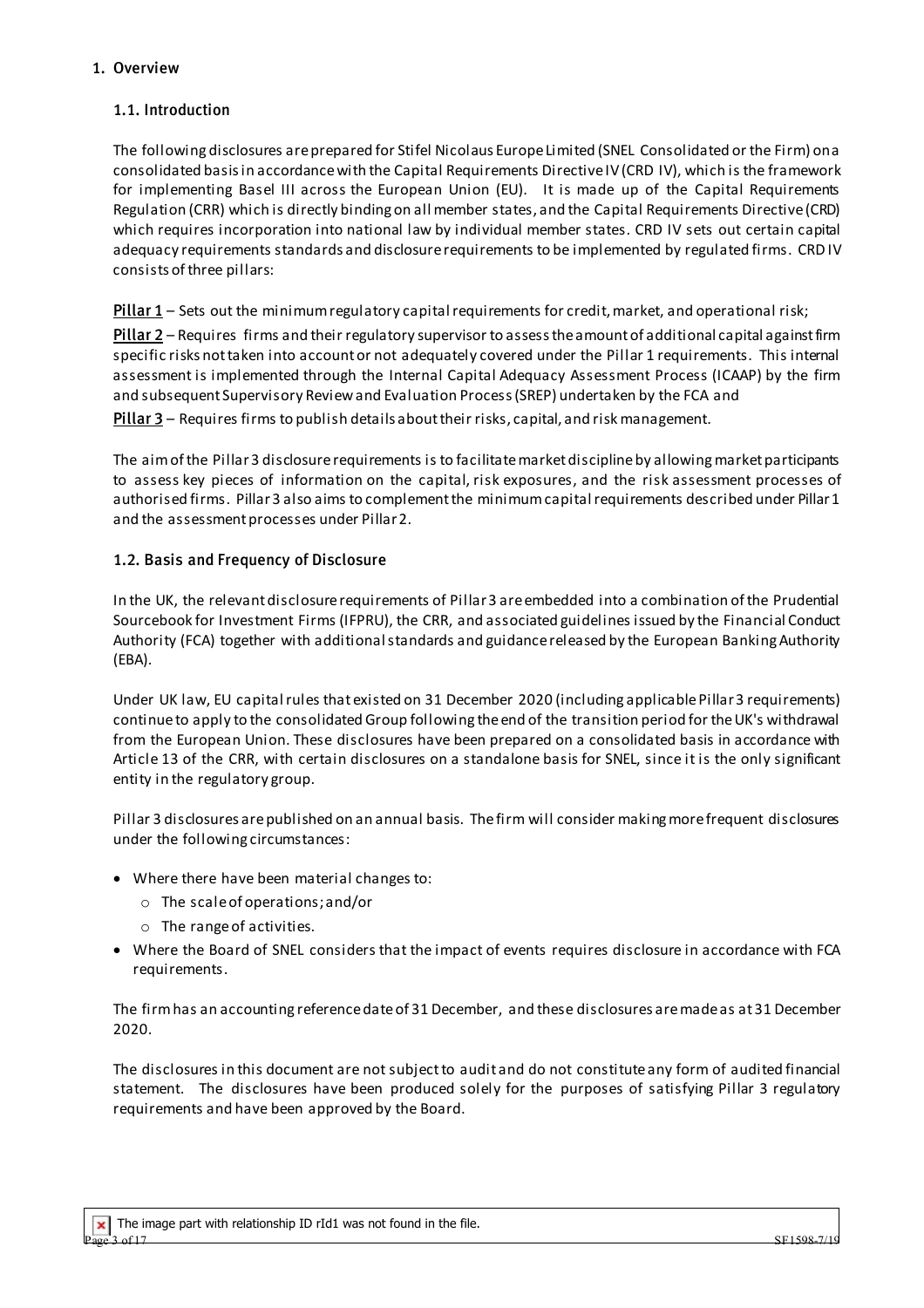## 1.3. Location

This report is available on the Stifel Group's website at stifel.com/institutional/StifelEurope in the Important Disclosures section.

# 1.4 Regulatory Developments

The FCA are consulting on the proposed rules to introduce the UK's Investment Firm Prudential Regime (IFPR). IFPR is a new prudential regime for UK firms authorised under the Markets in Financial Instruments Directive (MiFID). The aim of the new regime is to streamline and simplify the prudential requirements for MiFID investment firms regulated by the FCA in the UK and replaces the existing prudential framework which were largely designed for creditinstitutions. The proposed rules will result in newrequirements in respect of capital, liquidity, governance, risk management, remuneration and regulatory reporting. The new rules will be applicable from 1 January 2022.

The Firm monitors and assesses the potential impacts of ongoing regulatory developments.

#### 2. Corporate Background

The group contains one UK regulated group, SNEL based in London, which is regulated by the FCA as a 730K IFPRU investment firm. In addition the group contains a subsidiary, Stifel Europe Bank AG (SEBA) based in Frankfurt Germany which is regulated by the German Federal Financial Supervisory Authority (BaFin),

SNEL's immediate parent company is Stifel Europe Holdings Limited (SEHL), a company incorporated in England and Wales. The immediate parent company of SEHL and SNEL's ultimate parent undertaking is Stifel Financial Corp. (SF).

SF is a full-service wealth management and investment banking firm, established in 1890 and based in St. Louis, Missouri. The Company provides securities brokerage, investment banking, trading, investment advisory, and related financial services through its wholly owned subsidiaries to individual investors, professional money managers, businesses, and municipalities. SF is listed on the New York Stock Exchange and has a market capitalisation of around \$7 billion(July 2021).

The principal activity of the Firm is to provide institutional broking and investment banking services. The activity encompasses institutional sales and trading in fixed income and equities, equity and fixed income research, as well as investment banking services serving both debt and equity capital markets. Other activities of the Firm consist of acting as an introducing broker to European institutional investors primarily for North American equities. The Firm has its headquarters in the UK, subsidiaries in Germany and Switzerland and branchesin Spain, France, Switzerland and Italy.

During the year the Firm undertook a reorganization following the completion of the acquisition of MainFirst in November 2019. From 1 February 2020 the activities of SNEL's representative office in Geneva were transferred to MainFirst Bank AG. From 1 November 2020 MainFirst Securities US was transferred to Stifel Financial Corporation, the ultimate parentundertaking of the Firm, the MainFirst branch in the United Kingdom was transferred to SNEL and the Madrid branchof SNELwas transferred to MainFirst Bank AG. At the same date the businesses of MainFirst were renamed Stifel Europe.

#### 3. Overview of Governance and Risk Management Framework

#### 3.1. Governance

The Firm is managed by its Board of Directors (the SNEL Board), which meets at leastquarterly. The SNEL Board includes both UK and US members, with the US member also functioning in a key position at SF. This relationship provides for better coordination with Stifel's US business activities and strategy.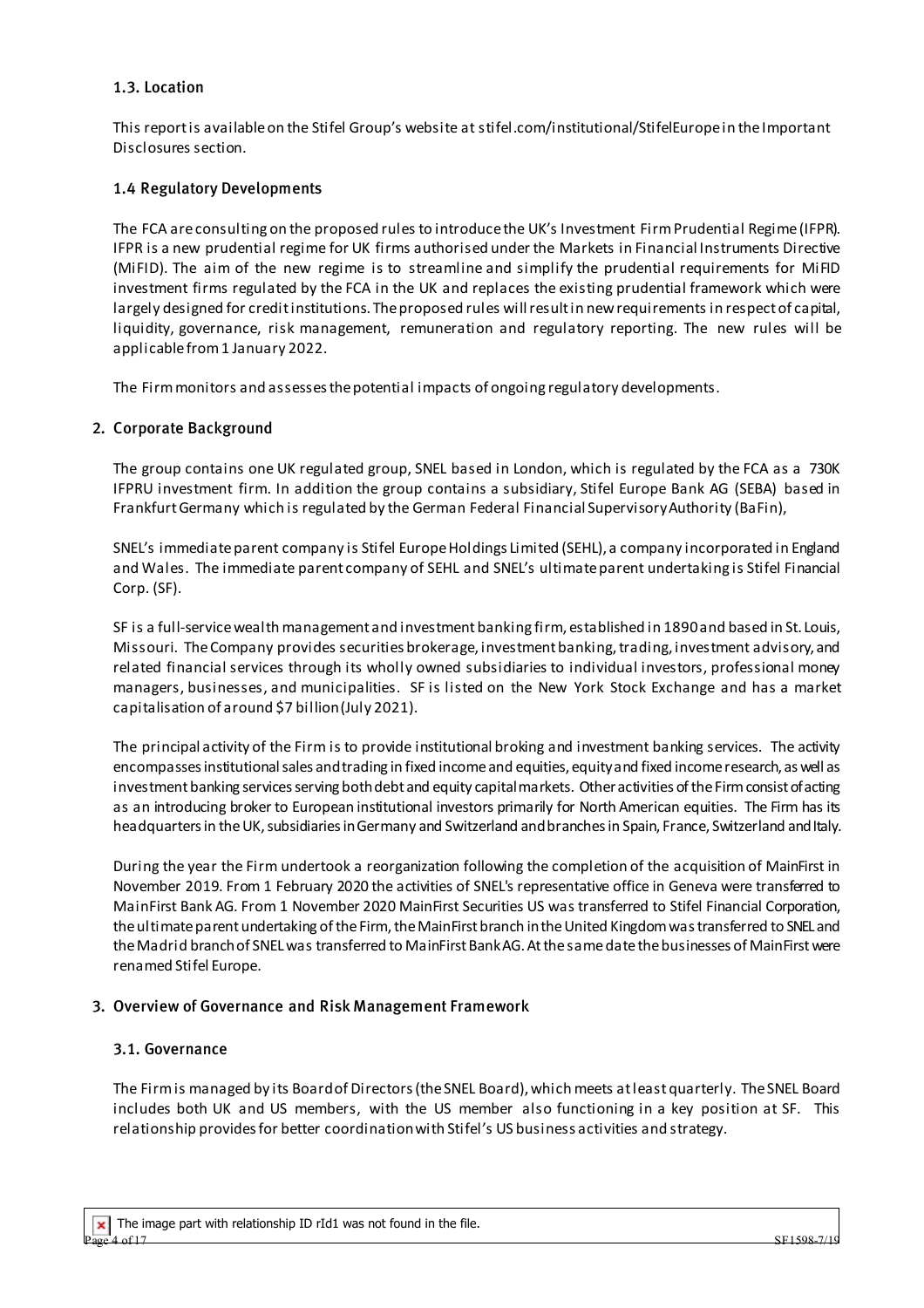Responsibility for day-to-day operations is delegated by the SNEL Board to the European Operating Committee (the EOC), which meets monthly. The EOC comprises the heads of department and senior infrastructure management.

Where deemed appropriate, the SNEL Board delegates certain responsibilities to other committees, such as the Risk Committee and European Commitment Committee (which examines European Investment Banking transactions) and/or local senior management.

# 3.2. Risk Management Framework

The Firm's risk management procedures are ultimately the responsibility of the SNEL Board. The Firm's Risk Committee has day-to-day responsibility for monitoring, reporting, and managing the risks of the business. The Firm operates a "three lines of defence" model as the basis for corporate governance. The Firm's first line of responsibility for managing day-to-day risk within the business lies with each of the Firm's staff, overseen by key senior management, including trading desk managers and department heads. The second line is the independent oversight by the Risk and Compliance functions, and the third line of defence is covered through internal and external audit reviews of both the business front lines and the oversight functions to ensure that they are carrying out their tasks to the required level of competency.

The Risk Committee provides risk oversight to all SNEL entities and branches. It is responsible for providing advice to the Board on risk, current and future risk strategy of the firm including potential exposures and hotspots, determination of risk appetite and translation into limit frameworks, regulatory and economic Capital and reputational risks. The Risk Committee has sub-committees covering Legal and Reputational Risks, Execution Oversight, Markets and Limits and a New Products and Services Group. From 2021 a Data Risk Sub Committee has been added to the Governance structure.

The Firm's risk management is effected in a number of ways, including:

#### *Reporting to management*

The SNEL Board, EOC, and Risk Committee receive reports at each meeting, such as financial and capital reporting, risk management (including monitoring of value at risk, book and position limits, and any breaches), operational risk (including cyber risks), legal and compliance updates, including statistics on the Firm's client base and regulatory developments.

#### *Employment practices*

Recruitment is overseen by a Committee comprised of senior management and HR. Following rigorous recruitment procedures, the Firm's employees receive induction training upon joining the Firm as well as annual training, such as market abuse and anti-money laundering courses. Employees are expected to be familiar with the Firm's compliance handbook, and staff are made aware of any major updates to the handbook. This is to reinforce the importance of every staff member being a part of the Firm's risk management and compliance culture. Staff are supported in undertaking training where necessary to maintain competence for their role at the Firm. The Firm's approach is that the responsibility for staff's training and competence is shared between individual staff and the heads of department or senior line-managers, as applicable, assisted by the central functions of Human Resources and Compliance.

The current and future needs of the business including equality and diversity are considered as part of the Firm's recruitment process. Board and committee membership, along with succession planning, draws upon a range of criteria including relevant skills and expertise, suitability for the role, and relevant knowledge in order to achieve a balanced approach to challenge and decision-making. Frequent training of staff is undertaken on an on-going basis.

#### *Monitoring*

The Risk department conducts daily monitoring of operational, market and some aspects of credit risk, the majority being settlement risk relating to loan trades. Finance monitor other aspects of credit risk, including exposure to banks and settlement agents, along with liquidity risk and FX risk and overall capital adequacy. In addition, the Compliance department undertakes various monitoring and surveillance activities.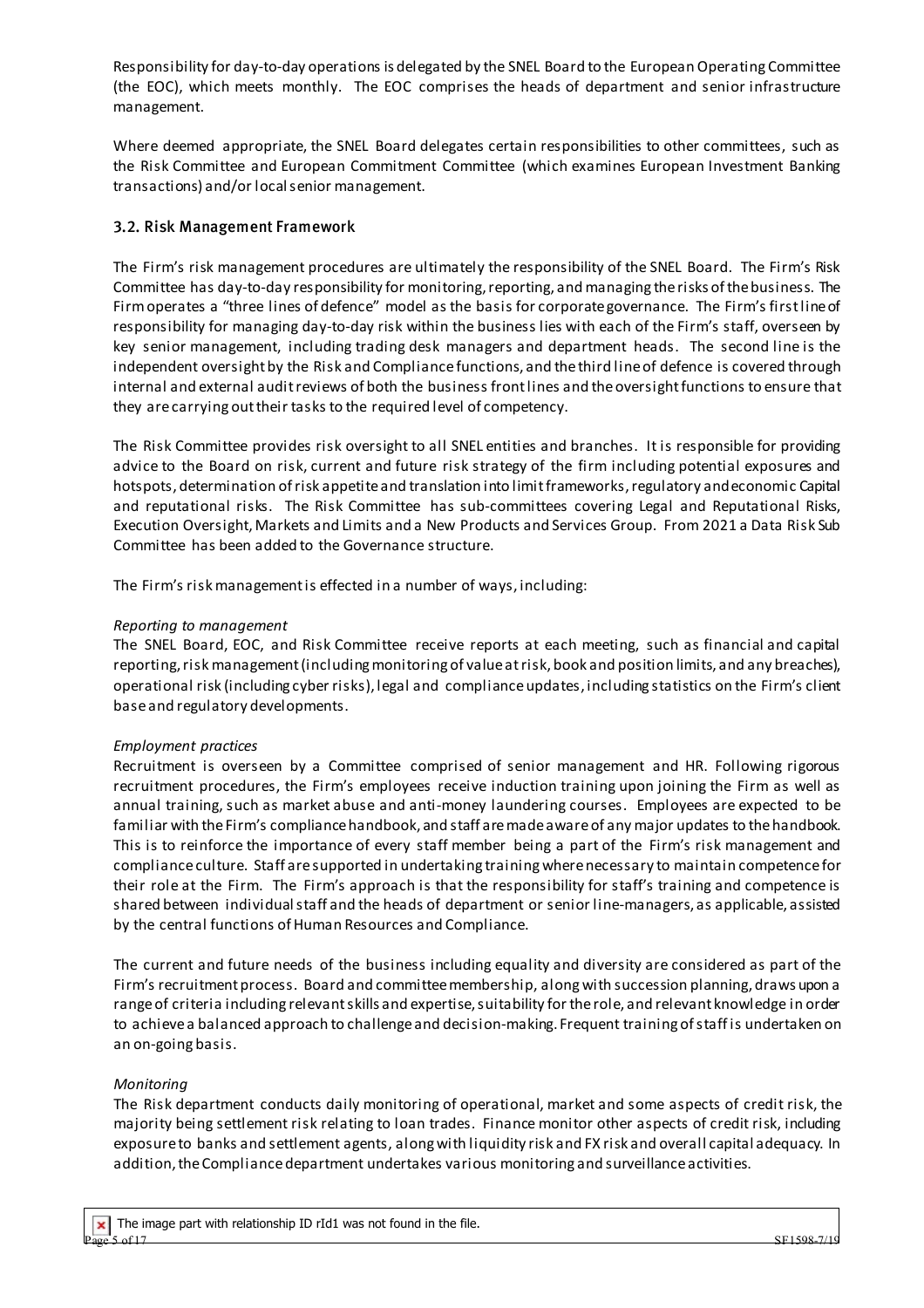#### *Client take-on*

The firm's clients are subject to robust procedures, including know-your-client (KYC) and anti-money laundering (AML) checks prior to being on-boarded. The Firm conducts ongoing screening of clients after they have been on-boarded. Committees comprised of senior management review and approve the Firm's Involvement In public and private offerings of equity and debt securities by the Firm's clients as well as, where relevant the Firm's commitment of capital insuch offerings.

# *Operational and compliance risk*

Operational and compliance risk assessments are conducted annually, and Key Risk Indicators (KRIs) are in place across all areas to monitor risk on a monthly basis, whereby any breaches of tolerance levels are reported and discussed at the Risk Committee.

# *Internal audit*

Internal Audit reports are delivered to the SNEL Board on a regular basis, as discussed further below.

The Firm is responsible for its local implementation of risk management policies and to ensure there is a clear organisational structure with defined layers of responsibility throughout the Firm. Risk management monitoring is additionally undertaken by the Risk Committee, as well as the SF Audit Committee. The Enterprise Risk Management (ERM) department of SF oversees the Stifel group's risk management framework and those of its operating subsidiaries, including SNEL.

The Internal Audit Department of SF oversees internal reviews of various operating subsidiaries, including SNEL, and reports directly to the Chairman of the SF Audit Committee. The SF Audit Committee and the SF Board of Directors have overall responsibility for the Stifel Group's system of internal controls. The Internal Audit Department reviews the effectiveness of controls and the Stifel Group's overall internal control structure, and delivers Internal Audit reports to the SNEL Board.

#### *ICAAP*

The Firm assesses its exposures to risks and its capital adequacy as part of its regular Internal Capital Adequacy Assessment Process (ICAAP) updates. The Firm's regulatory capital resources and capital requirements are discussed at SNEL Board, EOC, and Risk Committee meetings.

The Board is responsible for setting the group's risk appetite and has set a low appetite for exposure to risk with the aim of achieving the strategic goal of being the UK's leading middle-market investment bank, whilst maintaining prudent levels of regulatory capital cover.

# 3.3. Pillar 2 and ICAAP

#### 3.3.1. Overview

As a full scope IFPRU investment firm, the Firmis required to undertake an ICAAP in order to establish the level of capital it deems sufficient to support its business activities. More specifically, the ICAAP is a tool for management to identify and manage major sources of risk the Firm is exposed to and to make an internal assessment of the capital required to mitigate against those risks. To the extent that such risks are not covered by the Firm's Pillar 1 requirements for market, credit, and operational risk, additional Pillar 2 capital requirements are recognised.

As part of SNEL's ICAAP, the Firm has:

- Carried out regular assessments of the amounts, types, and distribution of financial resources, capital resources, and internal capital that it considers adequate to cover the nature and level of the risks to which it is or might be exposed;
- Identified the major sources of risk and its ability to continue to meet its liabilities as they fall due;
- Applied severe but plausible stress tests to Its business plan over a 3 year horizon to illustrate the resulting own funds position of the Firm; and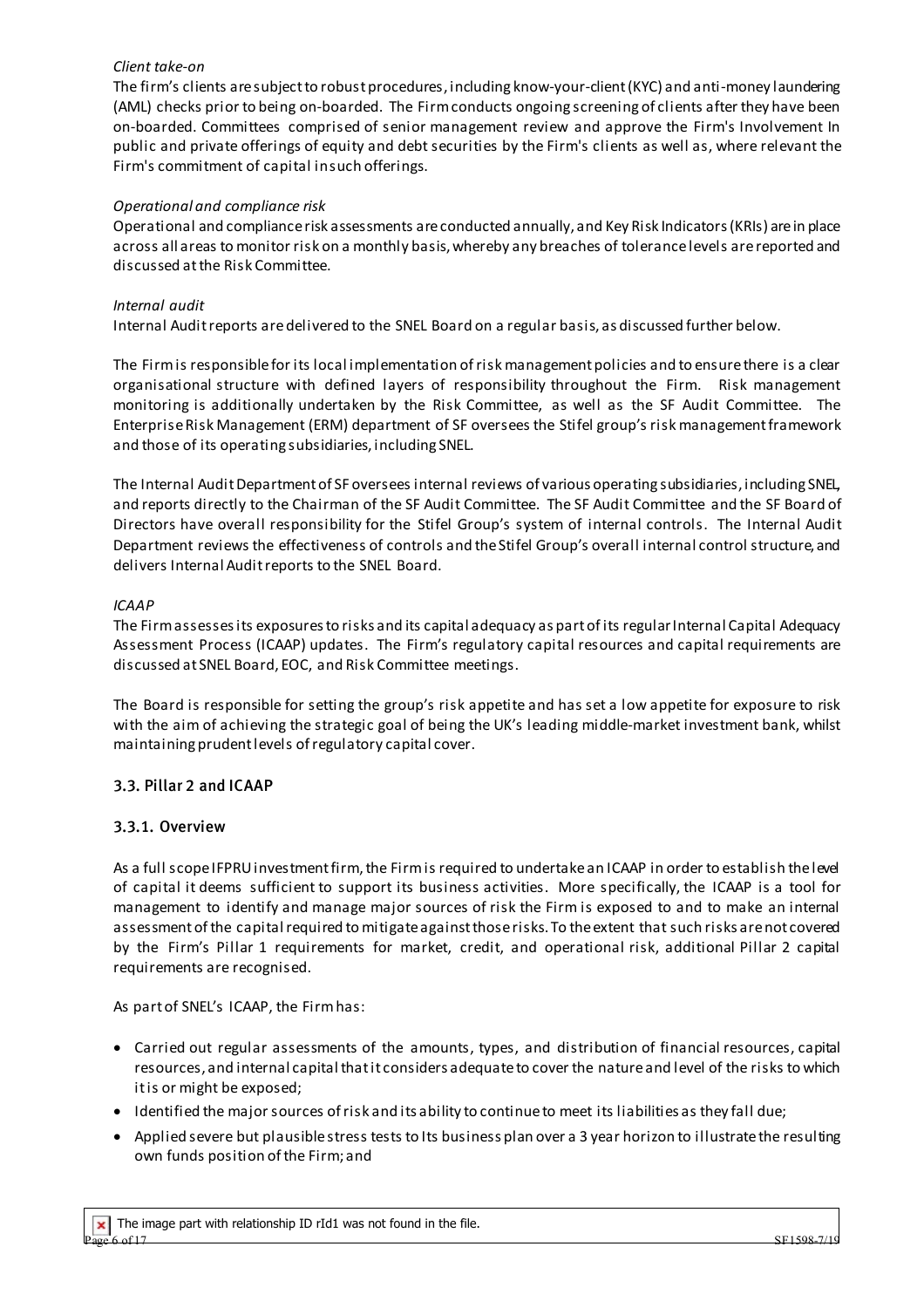• Ensured that the processes, strategies, and systems described in its ICAAP are both comprehensive and proportionate to the nature, scale, and complexity of its activities.

This process is reviewed atleast annually and approved by the SNEL Board.

# 3.3.2. Other risks considered in ICAAP

The Firm's exposure to market risk, credit risk, operational risk, and liquidity risk are described separately in Sections 5-8 below. As part of the ICAAP, the Firm considers and assesses other risks relevant to its operating activities that may not be adequately covered by Pillar 1 requirements. These include risks that are considered to be elements of operational risks as well as other risks.

# Operational Risk Types:

- Reputational Risk Reputational risk is the current or prospective risk to earnings and capital arising from the adverse perception of the image of the Firm on the part of clients, counterparties, shareholders, or regulators. This is a risk that can lead to diminished ability to do business and a reduced franchise value. The Board believes that one of the greatest risks to the Firm is reputational risk and there is no appetite for conduct that may have an adverse effect on its reputation. The Investment Banking Risk Oversight Committee (a sub-committee of the European Commitment Committee) is responsible for focusing on regulatory and reputational risk Issues associated with Investment Banking clients and transactions.
- Legal and Compliance Risk This is defined as the current or prospective risk to earnings, capital, or reputation as a result of not complying with relevant rules and regulations. The Firm is subject to rules from various regulatory authorities and non-compliance by the Firmcould result in public censure and/or fines. Included in this risk assessment are considerations of anti-money laundering, conduct risk, and other regulatory risks such as the European Union's General Data Protection Regulation ("GDPR").
- IT Risk IT risk is defined as the current or prospective risk to earnings and capital arising from inadequate information technology and processing in terms of manageability, exclusivity, integrity, controllability, and continuity, or arising from an inadequate IT strategy or policy or from inadequate use of the Firm's information technology. A key consideration in this risk assessment is cybersecurity.
- People Risk People risk includes the current or prospective risk to earnings and capital arising from inadequate processes to manage staff turnover (including key persons leaving the Firm) and succession planning.
- Outsourcing Risk Outsourcing risk is defined as the current or prospective risk to earnings and capital arising from third-party vendors not fulfilling their contractual requirements to the Firm.
- Fraud Risk This risk is defined as the current or prospective risk to earnings and capital arising fromfraud committed by external and/or internal parties.
- Product Risk The Firm is subject to the risk that new product and business development reaches the client distribution channel without the appropriate signoff for compliance with regulatory, legal, tax, accounting, pricing strategy, and any other relevant risk management requirements.
- Insurance Risk This risk is defined as the current or prospective risk to earnings and capital arising from inadequate insurance.
- Business Continuity Risk Both the Firm and SF have Business Continuity Plans ("BCP") in place, which are tested regularly in case of a disaster or major event. If a disaster occurs, the risk of loss to the Firm should be mitigated by the effectiveness of its BCP plans.

# Other Risk Types:

- Business Risk and Strategic Risk This is defined as the current or prospective risk to earnings and capital arising from changes in the business environment and from adverse business decisions, improper implementation of decisions, lack of responsiveness to changes in the business environment, or any other external or environmental factors not already caught by Operational Risk that would preclude the business from operating.
- Concentration Risk Concentration risk is the risk from large exposures including but not limited to: (i) large (connected) individual exposures and (ii) significant exposures to groups of counterparts whose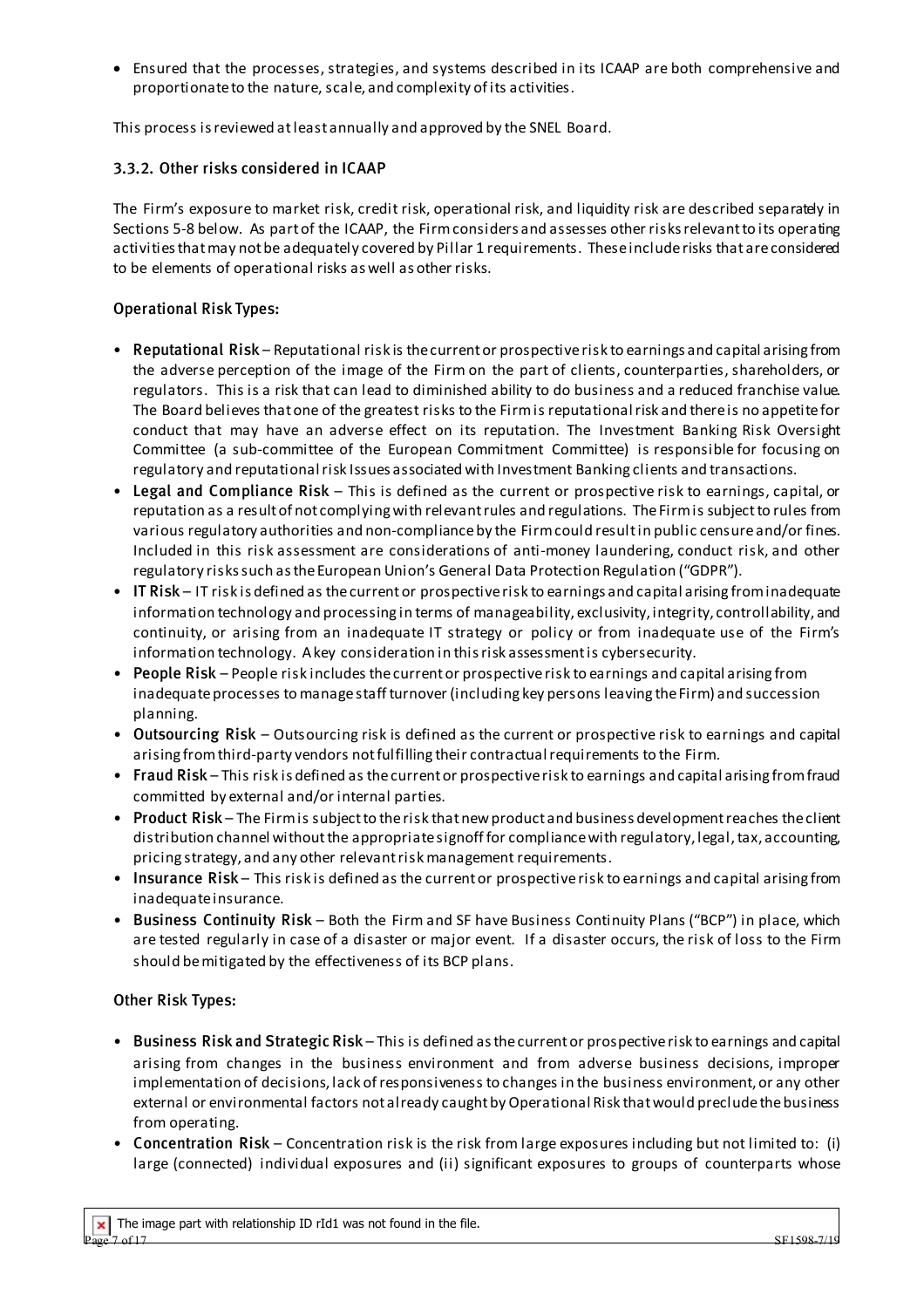likelihood of default is driven by common underlying factors, e.g. sector, economy, geographical location, instrument type. This would increase the Firm's exposure to credit risk.

# **•** Non-material Risks

- o Pension Obligation Risk Pension Obligation Risk is the current or prospective risk to earnings and capital arising from the Group's inability to meet its pension obligations when they fall due. Within SEBA there is one defined contribution scheme for one retired employee. Other than that the Firm has no defined benefit pension scheme hence this is not a material risk to the Firm.
- o Interest Rate Risk SNEL does not currently engage in any activity that presents material exposure to interest rate risk. The Firm is entirely funded through equity capital and has no borrowings.
- o Securitisation Risk The Firm does not undertake securitisation activity and therefore there is no exposure to securitisation risk.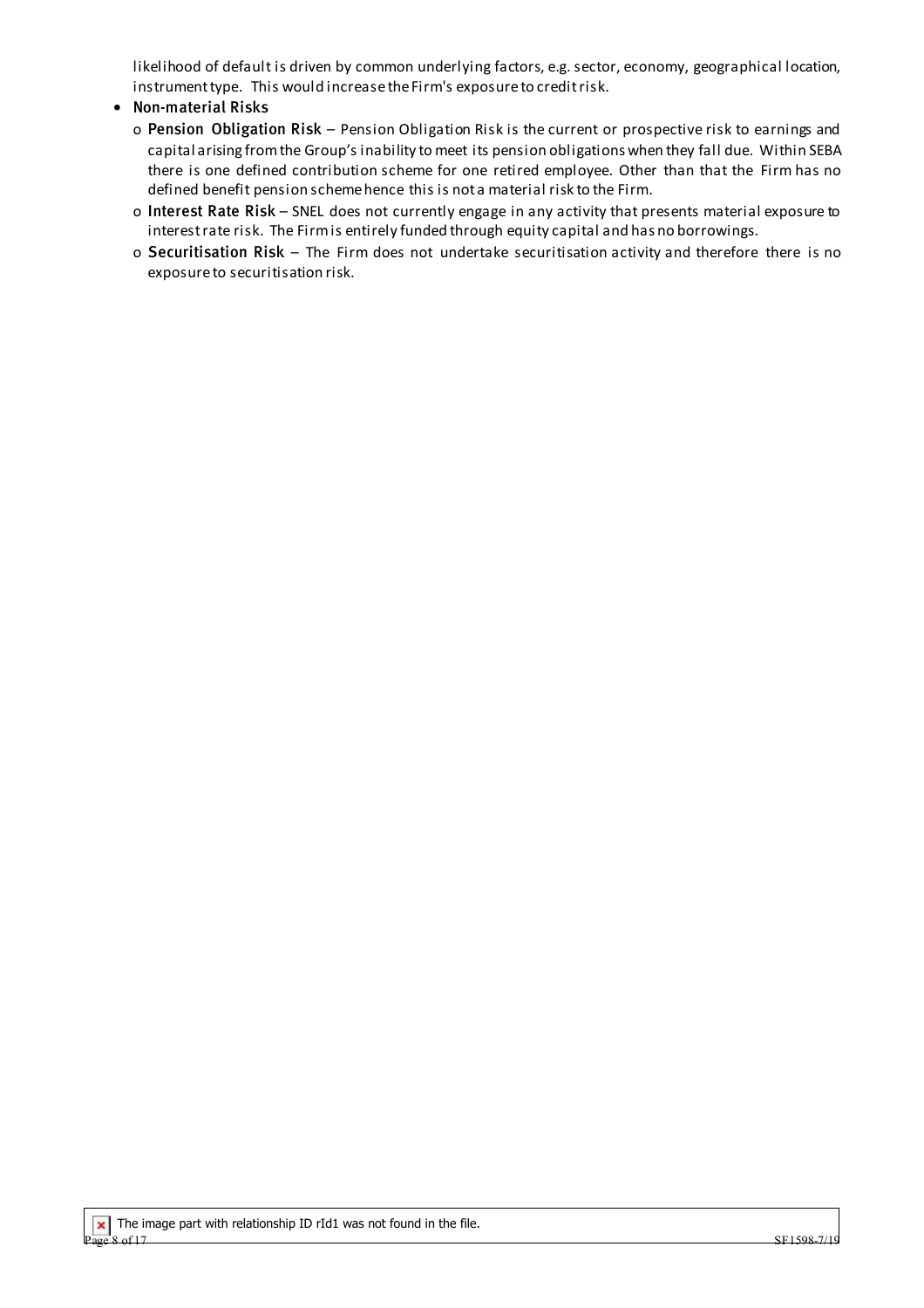# 4. Own Funds and Capital Requirements

# 4.1. Capital Adequacy

The following table presents a reconciliation of regulatory capital to audited shareholders' funds as at 31 December 2020;

|                                       |             | Consolidated | Solo      |
|---------------------------------------|-------------|--------------|-----------|
|                                       |             | £'000s       | f'000s    |
| Share Capital                         |             | 101,744      | 155,007   |
| <b>Other Reserves</b>                 |             | 61,623       | 34,230    |
| <b>Retained Earnings</b>              |             | 353          | (27, 992) |
| <b>Shareholders' funds</b>            |             | 163,720      | 161,315   |
| Deductions:                           |             |              |           |
| Goodwill                              |             | (32,081)     | (19, 736) |
| Intangibles                           |             | (3, 168)     | (2, 454)  |
| Investment in subsidiaries*           |             |              | (18, 351) |
| Additional valuation adjustment       |             | (40)         | (71)      |
| Deferred tax asset                    |             | (1, 373)     | (1, 373)  |
| <b>Total Deductions</b>               |             | (36, 662)    | (41, 985) |
| <b>Common Equity Tier 1 Capital</b>   |             | 127,058      | 119,330   |
| <b>Tier 1 Capital/Total Own Funds</b> |             | 127,058      | 119,330   |
| <b>Capital Requirements</b>           |             |              |           |
| <b>Market Risk</b>                    |             | 10,665       | 10,001    |
| <b>Credit Risk</b>                    |             | 8,506        | 9,160     |
| <b>Settlement Risk</b>                |             | 82           | 34        |
| <b>Operational Risk</b>               |             | 24,036       | 18,223    |
| <b>Total Requirements</b>             |             | 43,289       | 37,418    |
| Surplus Own Funds Under Pillar 1      |             | 83,769       | 81,912    |
| <b>Risk Weighted Assets (RWAs)</b>    |             | 541,122      | 467,725   |
| Capital Ratios (as % of RWAs)         | Requirement | 31-Dec-20    | 31-Dec-20 |
| Common Equity Tier 1                  | 4.5%        | 23.5%        | 25.5%     |
| Tier 1                                | 6.0%        | 23.5%        | 25.5%     |
| <b>Total Capital</b>                  | 8.0%        | 23.5%        | 25.5%     |

\*Being the amount over the threshold calculated in accordance with Art 48, CRR. The remaining balance of £12,706,000 is risk weighted at 250%, also in accordance with Art 48.

#### 4.2. Common Equity Tier 1 Capital

The Firm's regulatory capital consists entirely of CET1 capital. This consists of ordinary share capital, retained earnings and other reserves. All share capital is in the form of £1 ordinary shares, allotted, called up and fully paid.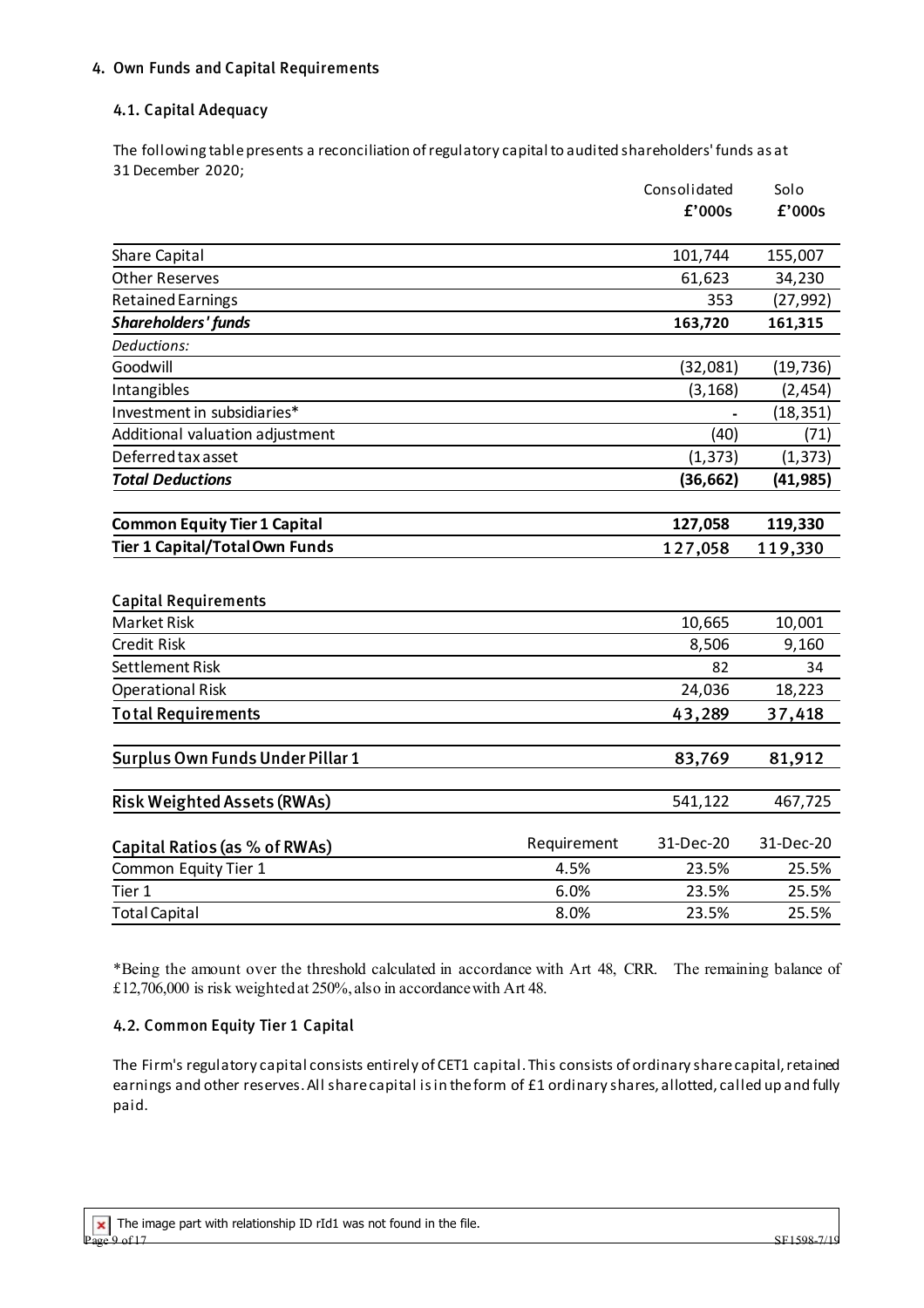## 4.3. Tier 2 Capital

The Firm does not hold any Tier 2 capital.

# 4.4. Capital Buffers

CRD IV introduced two regulatory capital buffers which are required to be met with CET1 capital. The capital conservation buffer is calculated as 2.5% of risk-weighted assets. The countercyclical buffer is a buffer that can be varied over time. Each institution's specific countercyclical capital buffer is calculated as the weighted average of the countercyclical capital buffers that apply in the jurisdictions where the relevant credit exposures are located. The Financial Policy Committee has currently set the UK countercyclical buffer rate (for credit exposures located in the UK) to 0%, following its decision in March 2020 as part of a series of regulatory measures introduced in response to the coronavirus pandemic.

At 31 December 2020 the Firm had exposures to the following countries with a countercyclical buffer rate greater than 0%; Norway (1.0%), Luxembourg (0.25%) and Hong Kong (1.0%). However, due to the negligible exposure amount to these countries, the Firm's institution specific rate is 0.001%, with a countercyclical buffer requirement of £5,000.

The Firm's consolidated countercyclical capital buffer as at 31 December 2020 is as follows;

|                      | General credit | <b>Trading book</b> | Own funds requirements |                               |                |                 |                 |                 |
|----------------------|----------------|---------------------|------------------------|-------------------------------|----------------|-----------------|-----------------|-----------------|
|                      | exposures      | exposures           |                        |                               |                |                 |                 |                 |
|                      |                |                     |                        |                               |                |                 |                 |                 |
|                      | Exposure       | Sum of long and     | of which:              | of which: Trading             |                | Total Own funds | Countercyclical | Countercyclical |
|                      | value for SA   | short positions of  |                        | General credit book exposures |                | requirements    | capital buffer  | capital buffer  |
|                      |                | trading book        | exposures              |                               |                | weights         | rate            | weighted        |
|                      |                | exposures for SA    |                        |                               |                |                 |                 | average         |
|                      | £'000s         | £'000s              | £'000s                 | £'000s                        | £'000s         | $\frac{0}{0}$   | $\frac{9}{6}$   | $\%$            |
| Breakdown by country |                |                     |                        |                               |                |                 |                 |                 |
| Australia            | 0              | 13                  | 0                      | 1                             |                | 0.007%          | 0.000%          | 0.000%          |
| Austria              | 9              | 0                   |                        | 0                             |                | 0.007%          | $0.000\%$       | 0.000%          |
| Bermuda              | 63             | 0                   | 5                      | 0                             | 5              | 0.037%          | 0.000%          | 0.000%          |
| Belgium              | 23             | 0                   | $\overline{c}$         | 0                             | $\overline{2}$ | 0.015%          | 0.000%          | 0.000%          |
| Canada               | 0              | 156                 | 0                      | 12                            | 12             | 0.089%          | 0.000%          | 0.000%          |
| Cayman Islands       | 140            | 0                   | 11                     | $\mathbf 0$                   | 11             | 0.082%          | 0.000%          | 0.000%          |
| Denmark              | 36             | 0                   | 3                      | $\Omega$                      | 3              | 0.022%          | 0.000%          | 0.000%          |
| Finland              | 4              | 2,291               | $\Omega$               | 184                           | 184            | 1.370%          | 0.000%          | 0.000%          |
| France               | 684            | 0                   | 55                     | 0                             | 55             | 0.409%          | 0.000%          | 0.000%          |
| Germany              | 5.805          | 675                 | 464                    | 54                            | 518            | 3.856%          | 0.000%          | 0.000%          |
| Hong Kong            |                | $\Omega$            | 0                      | 0                             | 0              | 0.000%          | 1.000%          | 0.000%          |
| India                | 0              | 73                  | 0                      | 6                             | 6              | 0.045%          | 0.000%          | 0.000%          |
| Ireland              | 57             | 234                 | 5                      | 55                            | 60             | 0.447%          | 0.000%          | 0.000%          |
| Italy                | 172            | 0                   | 14                     | 0                             | 14             | 0.104%          | 0.000%          | 0.000%          |
| Luxemboura           | 588            | 0                   | 47                     | $\Omega$                      | 47             | 0.350%          | 0.250%          | 0.001%          |
| Netherlands          | 0              | 3,018               | 0                      | 241                           | 241            | 1.794%          | 0.000%          | 0.000%          |
| Norway               | $\overline{2}$ | $\Omega$            | 0                      | 0                             | 0              | 0.000%          | 1.000%          | 0.000%          |
| Switzerland          | 28             | 488                 | $\overline{2}$         | 39                            | 41             | 0.305%          | 0.000%          | 0.000%          |
| United Kingdom       | 61,066         | 24,376              | 6,518                  | 5,454                         | 11,972         | 89.111%         | 0.000%          | 0.000%          |
| <b>United States</b> | 3,273          | 0                   | 262                    | $\Omega$                      | 262            | 1.950%          | 0.000%          | 0.000%          |
| Total                | 71,951         | 31,324              | 7,389                  | 6,046                         | 13,435         | 100.000%        |                 | 0.001%          |

#### **Geographical distribution of credit exposures relevant for the calculation of the countercyclical capital buffer**

#### **Amount of institution specific countercyclical capital buffer**

|                                                         | £'000s    |
|---------------------------------------------------------|-----------|
| Total risk exposure amount                              | 541.122   |
| Institution specific countercyclical buffer rate (%)    | $0.001\%$ |
| Institution specific countercyclical buffer requirement |           |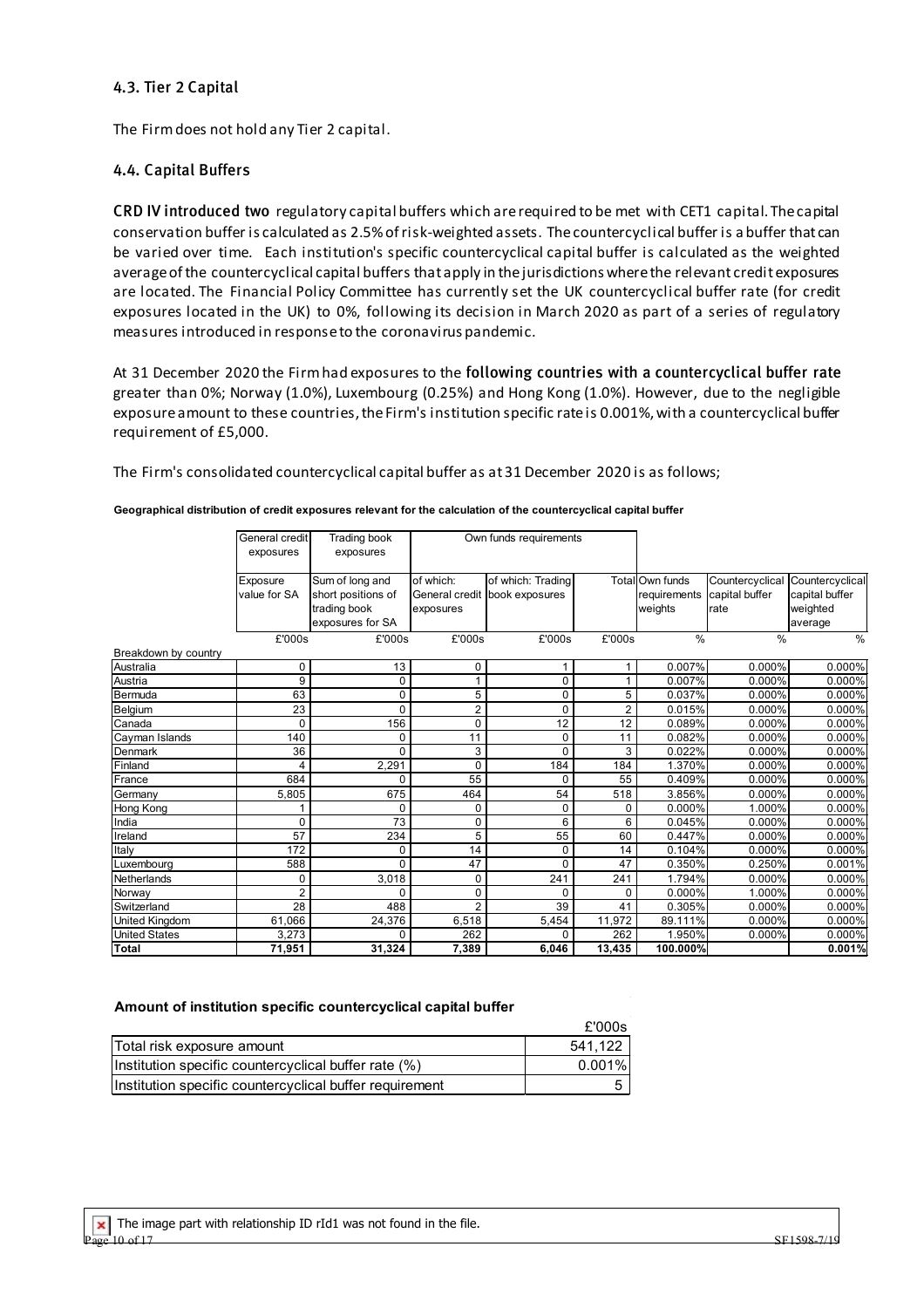# 5. Market Risk

The below table shows the components of market risk requirements as at 31 December 2020:

## Market Risk Requirement

|                                                 | Consolidated | Solo   |
|-------------------------------------------------|--------------|--------|
|                                                 | £'000s       | £'000s |
| Equity position risk                            | 1,603        | 1,603  |
| Traded debt instrument position risk            | 574          | 574    |
| Collective Investment Undertaking position risk | 4.587        | 4,587  |
| Foreign exchange risk                           | 3,901        | 3,237  |
| <b>Total Requirement</b>                        | 10,665       | 10,001 |

# 5.1. Market Risk – Position Risk

Market risk represents the risk that changes in market prices, such as interest rates, equity prices, foreign exchange rates, and credit spreads will affect the Firm's income or the value of its holdings of financial instruments.

SNEL is subject to market risk through its principal trading activities. To enable management of these activities, the Firm uses a variety of risk management techniques, including active ongoing hedging of position risks.

Value at Risk (VaR), desk and position limits are established and set for each different business desk/business area, all of which are reviewed periodically by the SNEL Board, SNEL Risk Committee, SNEL Markets and Limits Sub-Committee and the SF Asset and Liability Committee (ALCO) and SF Enterprise Risk Management (ERM) function. Risk Management monitors and reports risk exposures, limit utilisations, and breaches to Senior Management on a daily basis. Any breaches to these limits require management approval as per policy and are reported and discussed at the quarterly Risk Committee and monthly Markets and Limits Sub-Committee.

Trading activities and limitutilisations are reviewed periodically by the SNEL Board, SNEL Risk Committee, SNEL Markets and Limits Sub-Committee, SF and the SF ALCO. Daily position reports are reviewed by the Risk department and senior management and any exceptions to trading limits are identified and approved or resolved. The Operations and Finance departments reconcile trades, prices, and positions on a daily basis. The Firm's management believe these procedures, which stress timely communications between traders, trading management, and senior management, are important elements of the risk management process.

Beyond the aforementioned principal trading, the Firm has limited direct market risk in its equities and fixed income trading businesses, as it acts on behalf of clients on a matched principal or an agency basis. In the event of a default by a trading counterparty, the Firm may be exposed to market risk if it is required to purchase or sell financial instruments in the open market to satisfy obligations to other clients or counterparties.

SNEL may have exposure to market risk in connection with underwritings, where it may agree to purchase securities which have not been fully sold at the time of purchase by the underwriting group. Prior to agreeing to participate in any underwriting, the terms of the transaction and SNEL's participation are presented to the European Commitment (ECC) Committee consisting of representatives of senior management of SNEL and the Stifel Group. The ECC Committee utilises various resources in analysing a potential underwriting commitment. Adequacy of capital resources to support the transaction is reviewed with a view to limiting the amount and duration of related capital exposure. Approval of a majority of participants attending an ECC Committee is required prior to proceeding with an underwriting.

The Firm calculates its requirements for market risk on equity positions (Equity PRR) in accordance with Articles 341-343 and Article 348 of the CRR and on debt positions in accordance with Article 336 and Article 339 of the CRR.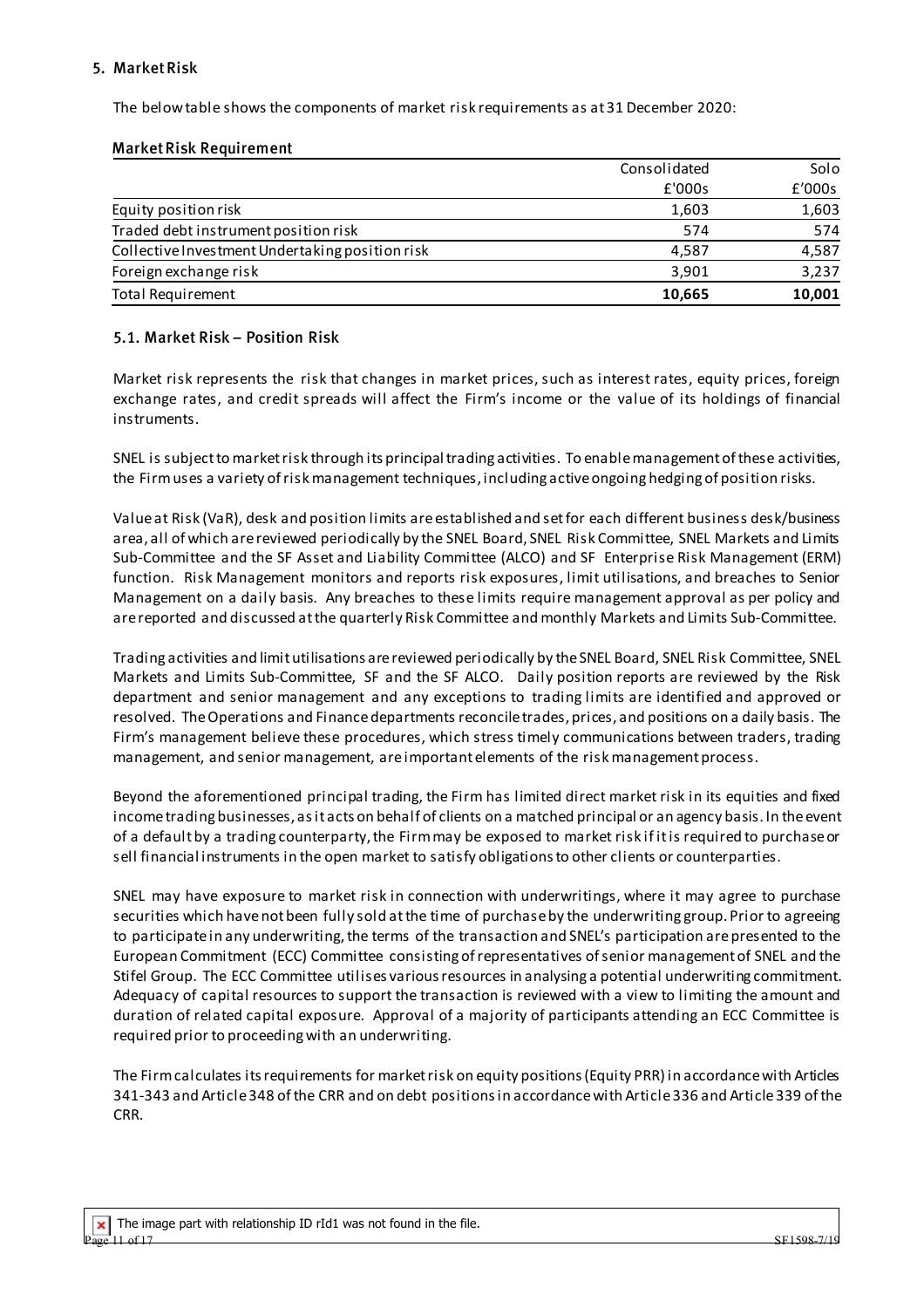# 5.2. Market Risk – Foreign Currency Risk

Foreign currency risk is the risk that fluctuations in exchange rates will result in change in net income or cash flows in monetary assets and liabilities denominated in foreign currencies.

The Firm undertakes activity in various currencies other than its functional currency. Foreign currency balances on the Firm's balance sheet are regularly monitored. Material FX exposures on the balance sheet may be hedged if it is deemed appropriate. For fixed income and equities trading settled through Pershing Securities Ltd (PSL), revenues earned in foreign currencies are converted by PSL to GBP at month end in advance of payment to the Firm, which reduces the extent and the length of time that the Firm is exposed to FX risk.

The Firm calculates the foreign exchange risk in accordance with Articles 351-352 of the CRR.

# 6. Counterparty and Credit Risk

#### 6.1. Overview

The main source of credit risk for SNEL is counterparty credit risk, and it is monitored on a daily basis. Counterparty risk arises primarily from the following activities of the Firm:

- Clients that trade securities with SNEL
- Clients that trade privateloans with SNEL's privateloans brokerage business
- SNEL executing trades through local brokers
- SNEL having the majority of its trading activities concentrated with one clearing firm
- Investment banking activities from which clients owe SNEL retainer and other transaction fees
- Cash balances at banks and clearers.

SNEL engages in various securities underwriting, trading, and brokerage activities servicing a diverse group of institutional investor clients. The Firm has exposure to credit risk through the potential non-performance of these clients in fulfilling their contractual obligations pursuant to securities transactions. This can be directly impacted by volatile trading markets which may impair the client's ability to satisfy its obligations to SNEL. The agreements with SNEL's third-party clearing firms require the Firm to reimburse the clearing broker without limit for any losses incurred due to a counterparty's failure to satisfy its contractual obligations. In these situations, SNEL may be required to purchase or sell financial instruments at unfavourable market prices to satisfy obligations to other clients or counterparties. For these trading activities nearly all the Firm's clients settle their trades on a DVP basis (delivery versus payment), which significantly reduces the risk involved in receiving payment for purchased securities or the delivery of stock sold by a client.

Credit risk also arises in relation to the Firm's corporate and investment banking activities, primarily on income receivable from clients, either through transaction/advisory fees or retainer fees. This risk ismitigated through active management of debtor balances and review by senior management.

The Firm seeks to mitigate credit risk through robust client screening and selection procedures, establishing credit limits for clients where deemed appropriate, monitoring unsettled trades daily, and having proactive debtor management. All clients are subject to know-your-client (KYC) and anti-money laundering (AML) procedures before trading with the Firm.

# 6.2. Counterparty and Credit Risk: Capital Requirement

The counterparty and credit risk capital components arecalculated in accordance with the requirements of the CRR.

#### *Counterparty credit risk*

The image part with relationship ID rId1 was not found in the file.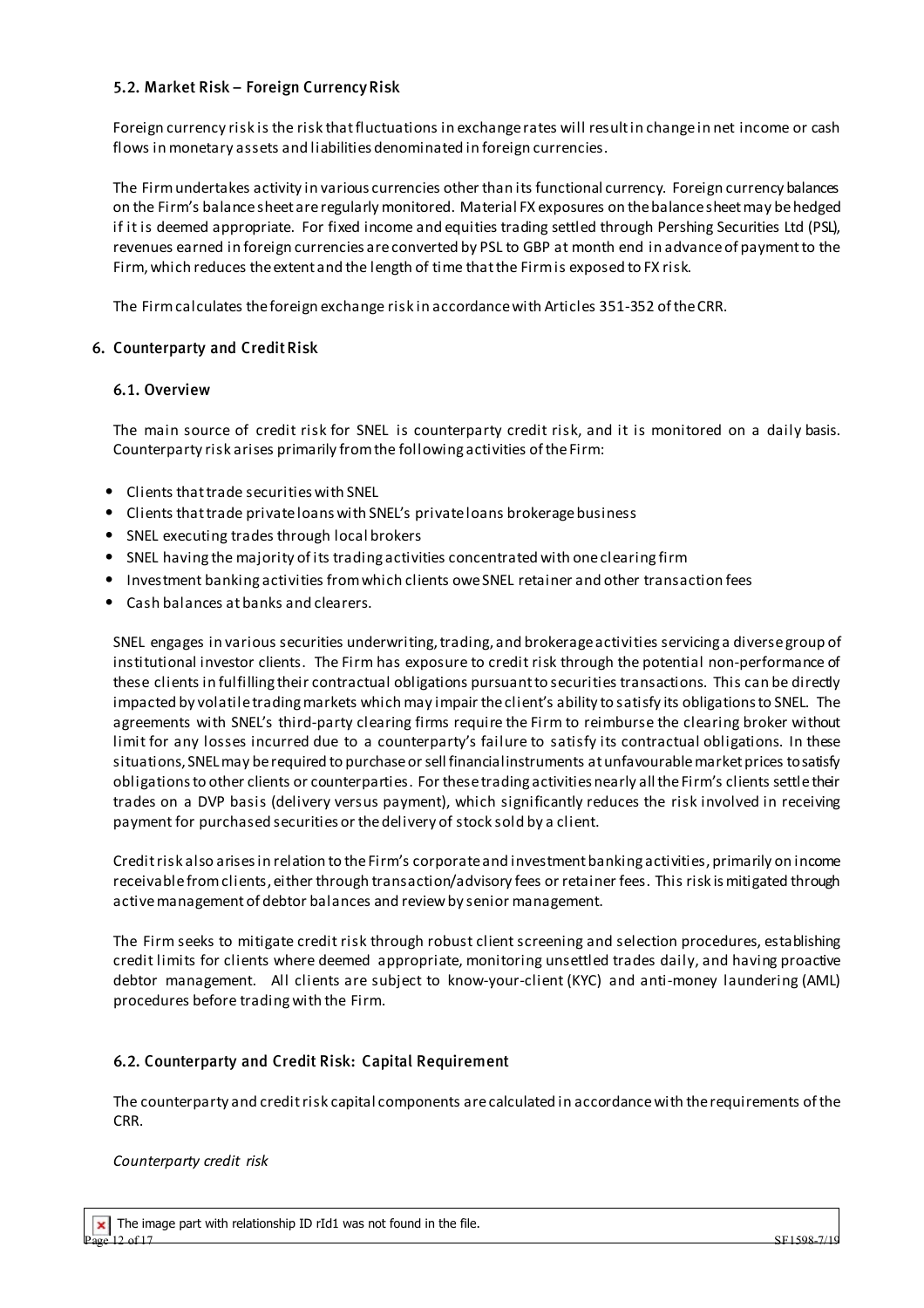The requirements on exposures in relation to the private loans business are calculated using the Original Exposure method as per Article 275 as the Firm classes these transactions as trading book exposures.

#### *Credit risk*

Credit risk requirements on all other exposures, classed as non-trading book, are calculated using the standardised approach as set out in Articles 111-141. Exposure balances are weighted using a range of appropriate risk weights from 0 % to 100%, and then multiplied by 8% to compute the Pillar 1 credit risk capital component.

 The below table shows the consolidated counterparty and credit risk capital component as at 31 December 2020:

| <b>Exposure class</b>                   | Risk-weighted<br>exposure | Capital requirement | Exposure value | Average exposure<br>value |
|-----------------------------------------|---------------------------|---------------------|----------------|---------------------------|
|                                         | £'000s                    | £'000s              | £'000s         | f'000s                    |
| Central government<br>and central banks | 7,319                     | 586                 | 17,191         | 15,494                    |
| Institutions                            | 30,269                    | 2,422               | 142,829        | 152,428                   |
| Corporates                              | 10,422                    | 835                 | 10,442         | 15,639                    |
| Exposures in default                    |                           |                     |                |                           |
| Equity exposures                        | 1,570                     | 126                 | 1,570          | 903                       |
| Other items                             | 56,729                    | 4,537               | 56,728         | 42,176                    |
| Total                                   | 106,329                   | 8,506               | 228,760        | 226,640                   |

#### Consolidated Counterparty and Credit Risk Capital Component

The below table shows the Firm's consolidated exposures by geographic region as at 31 December 2020:

#### Consolidated Credit Risk Exposure Value by Geographic Region

| <b>Exposure class</b>  | <b>EMEA</b> | Americas | Total   |
|------------------------|-------------|----------|---------|
|                        | £'000s      | f'000s   | f'000s  |
| Central government and |             |          |         |
| central banks          | 17,191      |          | 17,191  |
| Institutions           | 92,506      | 50,323   | 142,829 |
| Corporates             | 8,537       | 1,905    | 10,442  |
| Exposures in default   |             |          |         |
| Equity exposures       | 1,570       |          | 1,570   |
| Other items            | 55,296      | 1,432    | 56,728  |
| Total                  | 175,100     | 53,660   | 228,760 |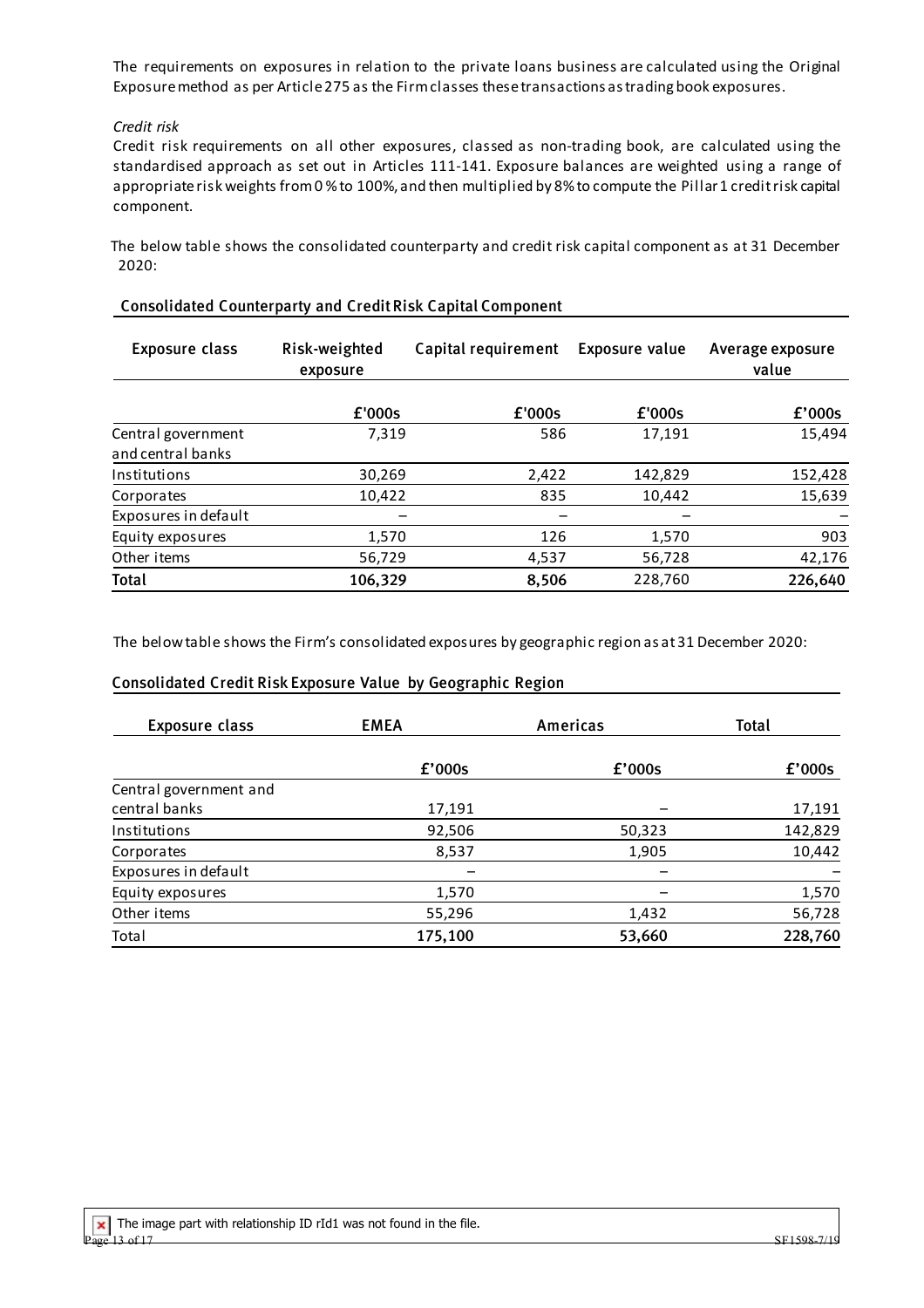The below table shows the Firm's consolidated exposures by residual maturity as at 31 December 2020:

| <b>Exposure class</b> | On demand | ← 1 year | 1-5 years | <b>Undated</b> | Total   |
|-----------------------|-----------|----------|-----------|----------------|---------|
|                       | f'000s    | f'000s   | f'000s    | £'000s         | f'000s  |
| Central               |           |          |           |                |         |
| government and        |           |          |           |                |         |
| central banks         | 2,037     | 9,630    | 2,595     | 2,928          | 17,190  |
| Institutions          | 92,081    | 2,080    |           | 48,668         | 142,829 |
| Corporates            | 5,538     | 4,840    |           | 64             | 10,442  |
| Exposures in          |           |          |           |                |         |
| default               |           |          |           |                |         |
| Equity exposures      |           |          |           | 1,570          | 1,570   |
| Other items           |           | 6,399    | 3,299     | 47,031         | 56,729  |
| Total                 | 99,656    | 22,949   | 5,894     | 100,261        | 228,760 |

# Consolidated Credit Risk Exposure Value by Residual Maturity

# 6.3. Impaired and Past Due Exposures

Provisions for impaired exposures are made on a case-by-case basis if management has assessed thatitismore likely than notthat the Firmwill beunableto collectthe amounts due. The impairment charge to corporate trade debtors for the year increased by £260,000 to £299,000 as at 31 December 2020. Other trade debtors of £1.8m are past due but are not considered to be impaired as at 31 December 2020.

#### 6.4. Settlement Risk

For settlement risk on DVP trades that are unsettled after their due delivery dates, the Pillar 1 own funds requirement is calculated in accordance with Article 378 of the CRR.

#### 6.5. Use of ECAIs

The Firm uses External Credit Assessment Institutions ("ECAI") for its calculation of exposures to rated institutions, most significantly banks and clearing houses. Ratings from Moody's, Standard & Poor's, and Fitch may be used. The majority of its other credit risk exposures are to unrated counterparties.

#### 7. Operational Risk

Operational risk is the risk of loss resulting from inadequate or failed internal processes, people, and systems or from external events. The Firm is focused on maintaining an overall operational risk management framework and mitigating these risks through continual assessment and the Implementation of appropriate controls.

Operational Risk is monitored on an ongoing basis by the whole of the Firm.

The Risk Management team has a dedicated Operational Risk manager in place who works closely with the operational risk representatives across all areas. A detailed review is performed on all operational risk events and reported and discussed at Risk Committeemeetings, as is the case with all Key Risk Indicator (KRI) tolerance breaches. In addition a Risk Control Self Assessment (RCSA) programme is run annually. If appropriate, any matters are also escalated to the Board, Senior Management, and the Operational Risk Committee of SF.

The firm calculates its operational risk capital requirement under Pillar 1 using the basic indicator approach as described in Article 315 of the CRR.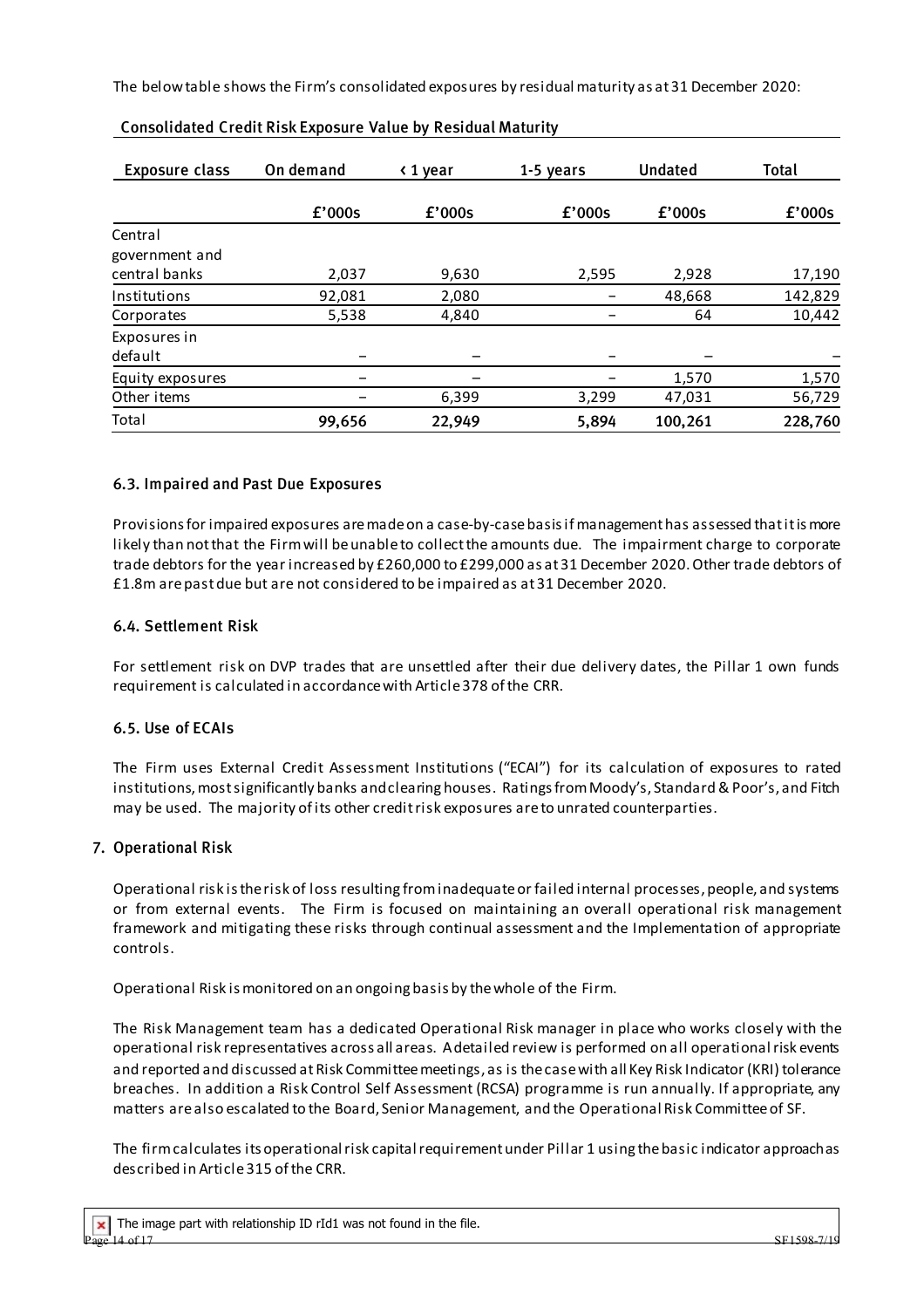# 8. Liquidity Risk

Liquidity risk is the risk that the Firm will be unable to meet its financial commitments as they fall due. BIPRU 12 liquidity standards require a firm to maintain adequate liquid resources to ensure there is no significant risk that liabilities cannot be met as they fall due. The Firm prepares an Individual Liquidity Adequacy Assessment (ILAA) the results of which demonstrated that the Firm has a low exposure to liquidity risk, which Is a result of a combination of its risk appetite, the nature of its activities, its stable capital and funding profile and its high level of liquid resources. In line with the findings of theILAA, an appropriate Liquid Asset Buffer is maintained with holdings in UK gilts.

# 9. Leverage Ratio

The Firm is not a credit institution, and the use of leverage is not a material part of its business model. Although the Firm considers that excess leverage is not a material risk, Article 451 of the CRR requires the disclosure of the leverage ratio. Accordingly, the ratio as at 31 December 2020 at the consolidated level is 41.9%, which is comfortably in excess of the 3% minimum requirement that was recommended for implementation by the European Banking Authority (EBA) in 2016.

#### 10. Asset Encumbrance

The vast majority of the firm's assets are unencumbered with 12.0% encumbrance at the consolidated level as at 31 December 2020. The encumbered balance comprised deposits held at its settlement agent and custodian along with cash collateral for borrowed stock.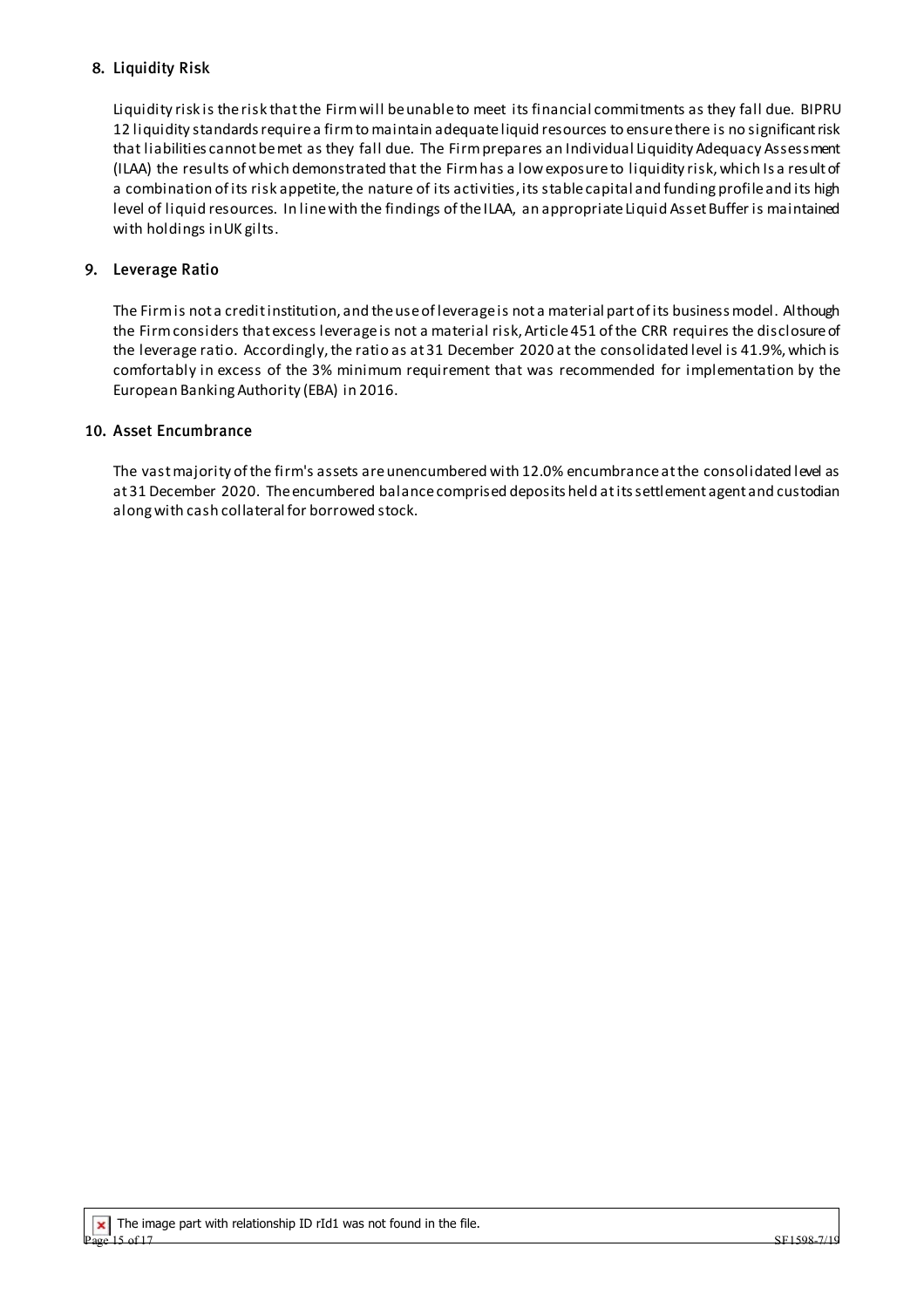# 11.1. Classification of the Firm

The following disclosures are made in accordance with the Capital Requirements Regulation (CRR), SYSC 19A: IFPRU Remuneration Code, and the FCA's General Guidance on Proportionality: The FCA's IFPRURemuneration Code (SYSC 19A). SNEL has been classified as a "Tier 3" firm for the purposes of the Remuneration Code ("the Code"), as an IFPRU Investment Firm with total assets below £15bn, and the disclosures below are made accordingly.

# 11.2. Decision-Making Process for Remuneration Policy

The SNEL Board of Directors is responsible for the Firm's remuneration policy. The Board receives recommendations from senior executive management. Prior to approval, the Board reviews and, if appropriate, is able to moderate the Firm's remuneration policy.

SNEL has a Remuneration Committee whose remit covers the supervision and oversight of the Firm's remuneration and reward frameworks. This includes overall responsibility for the implementation of and compliance with the FCA's IFPRU Remuneration Code. The members comprise certain senior management of SNEL, as well as one senior manager from Stifel Financial Corp.(SF, SNEL's ultimate parent) who is considered to be independent.

SNEL also operates with an independent Board and Risk Committee, both with defined terms of reference which include clear objectives, authorities, and requirements for management information.

In addition, the Board maintains a watching brief, on a day-to-day basis and would make any necessary amendment to remuneration policy for changes in the Firm's risk profile.

# 11.3. Role of Relevant Stakeholders

As stated above, senior management makes recommendations to the Remuneration Committee when determining remuneration policy, and the Risk Committee would recommend to the Board and the Remuneration Committee any necessary amendment to remuneration policy for changes in the Firm's risk profile.

#### 11.4. Link Between Pay and Performance

The Firm's remuneration structure comprises a market-competitive level of fixed remuneration, and a performance-related variable element. Risk adjustment is inherent within SNEL's variable remuneration policy, as payments are moderated according to the performance of the Firm as a whole, and considered against the Firm's capital resources.A proportion of the higher value awards are deferred.

On an annual and semi-annual basis, an individual's performance is assessed, including self-appraisal and manager appraisal. Assessment is based on all aspects of an individual's contribution to the Firm, including financial performance, business development, and non-financial metrics (such as attitude to compliance and risk, teamwork, and broader contributions to the Firm).

Staff are therefore exposed to the Firm's overall performance and paid dependent on their individual performance.

# 11.5. Code Staff

SNEL's Code Staff comprise senior management (including those senior management engaged in control functions) and all individuals whose professional activities have a material impact on the Firm's risk profile.